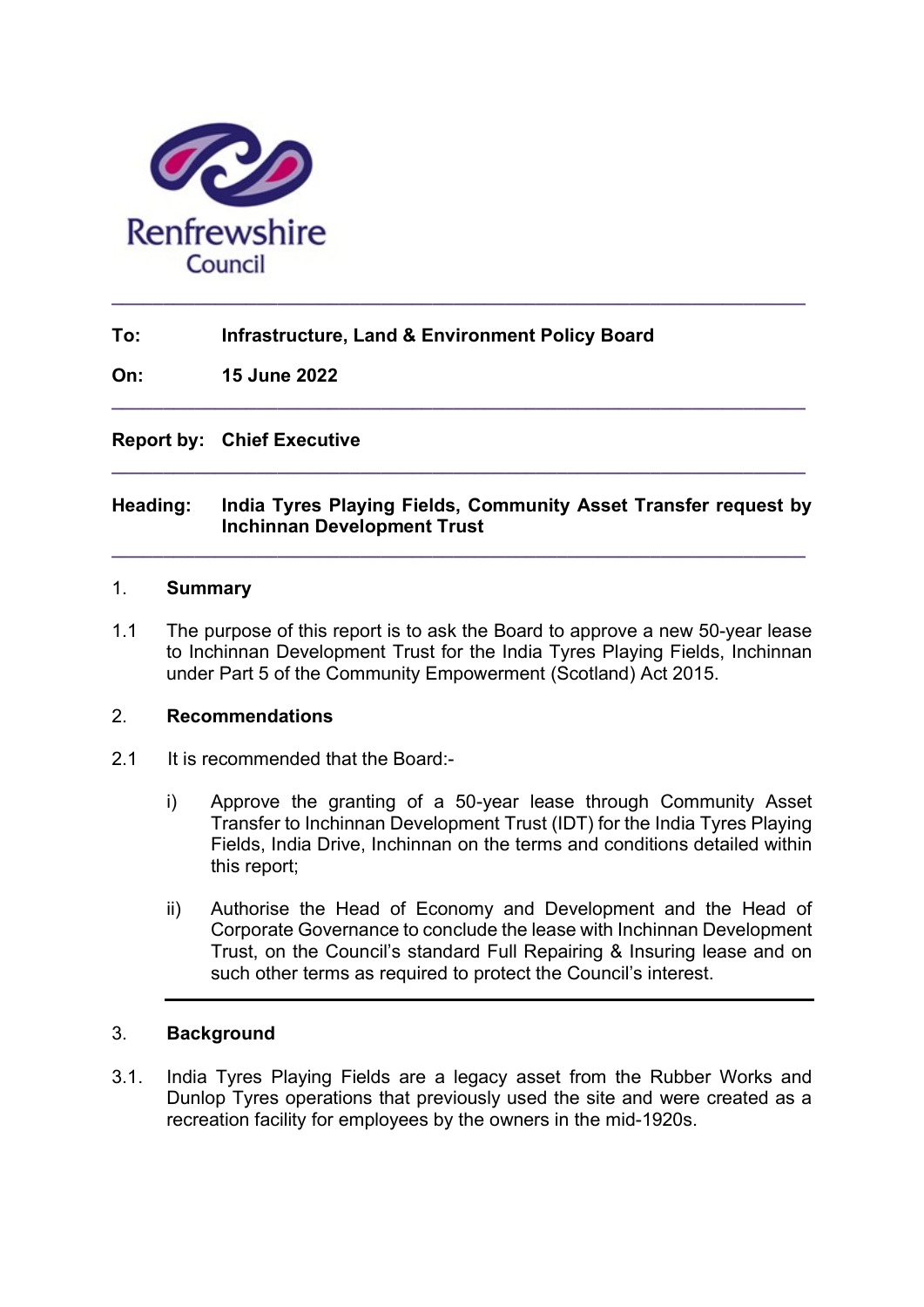- 3.2. Following the end of its industrial use, the brownfield site was regenerated for different uses under the ownership of Scottish Enterprise and the adjacent playing fields retained for community use. Since the 1990's, the playing fields have been maintained and kept in operation through the actions of residents and the residents' association.
- 3.3. Renfrewshire Council purchased the Playing Fields for a nominal sum from Scottish Enterprise with ownership transferred on 5 February 2021. The fields were purchased with the purpose of transferring them to a local organisation for their future care and maintenance, as well as to facilitate long-term use as a community asset.
- 3.4. A stipulation of the Disposition in favour of Renfrewshire Council is that "the property shall be used for community purposes which benefit the local community on a not for profit basis, including, but not limited to, as an open space for outdoor sports and recreation".

## 4. Community Asset Transfer Request

- 4.1. A Community Asset Transfer Request has been submitted by Inchinnan Development Trust under Part 5 of the Community Empowerment (Scotland) Act 2015 (the Act). The request is for a long-term lease, 50+ years, of the asset at £1 per annum, if asked.
- 4.2. Inchinnan Development Trust (IDT) is a community, not for profit organisation established in 2020 to preserve and develop local woodlands and green spaces, principally within the Inchinnan Community Council area. IDT is a Company Limited by Guarantee (SC659896) and as such is eligible as a Community Transfer Body under the Act.

## Summary of CAT Request

- 4.3. Initial proposals for the site are to retain the existing use. IDT are working in Partnership with St Mirren Youth Football Club (SMYFC) who currently train and play from the site as their home ground.
- 4.4. Arrangements with SMYFC include ongoing maintenance of the fields and joint working to invest and develop the fields to include a 3G pitch.
- 4.5. Proposals include, to increase range of sports uses; to re-build the pavilion that previously stood on the site; to improve SUDS drainage; and to create wider community health and wellbeing uses such as community allotments, a walking circuit, tree planting, a dog park and small play area.
- 4.6. Benefits of the proposal include:
	- the retention of part of the community's industrial heritage;
	- the restoration of a large open space for multiple uses:
	- targeted improvements increasing footfall for a wider range of people;
	- contribute to the health and wellbeing of individuals of all ages; and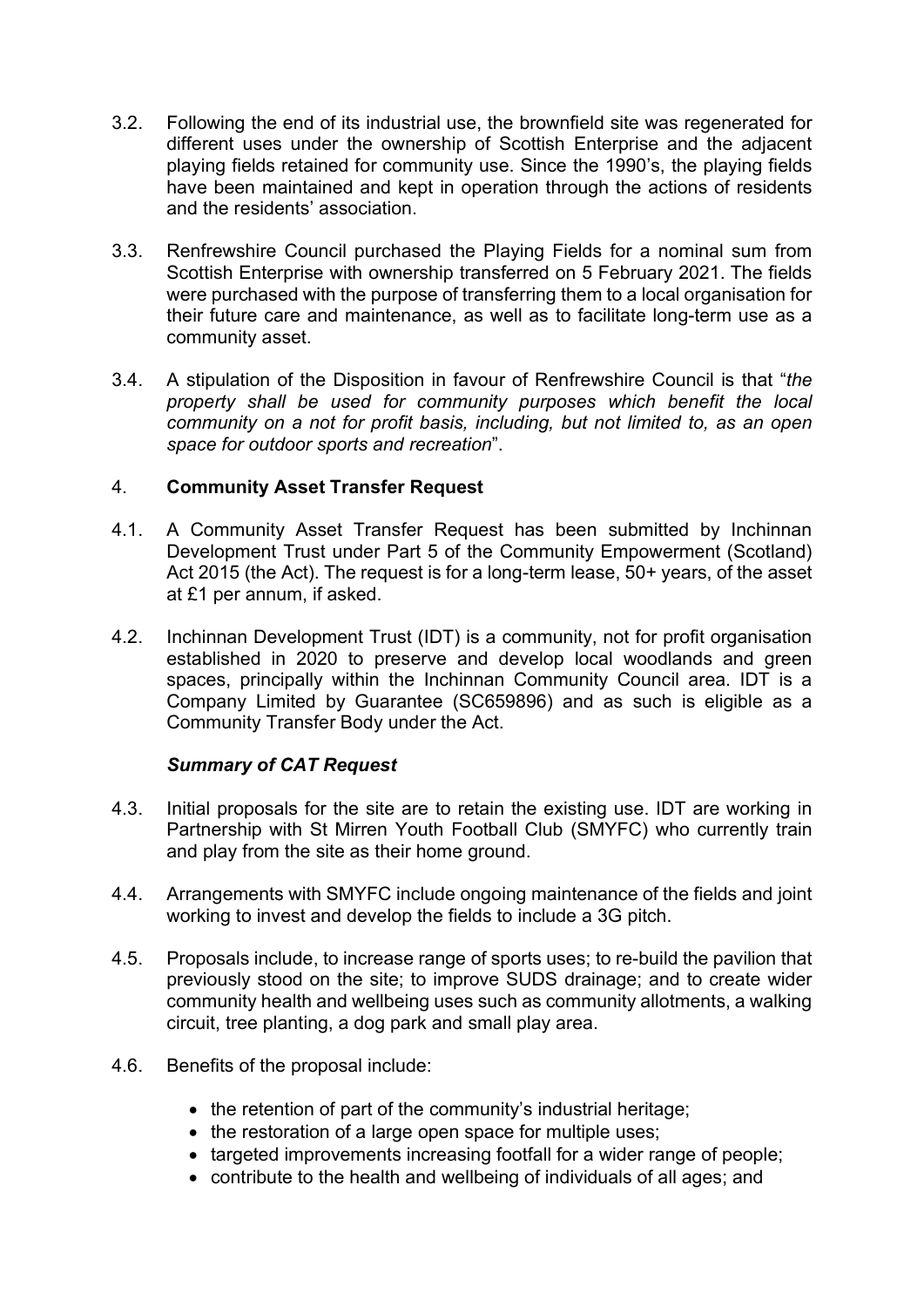- enhancement of the local area through environmental improvements.
- 4.7. Developments are planned to be carried out on a phased basis over 5 years:
	- Phase 1 (2023/24) improved drainage across the site to prevent waterlogging; mile-long circular walking track with rest benches and information boards; improved access points and pathways across the site; and improved car parking area for site users.
	- Phase 2 (2024/25) rewilding across the site to improve biodiversity; play park area; and no-dig community allotment space (raised beds).
	- Phase 3 (2025/26) 3G synthetic football pitch; and new community pavilion.
- 4.8. The attached plan E3235 shows the location and extents of the site requested for transfer.

## Evaluation of CAT Request

- 4.9. The CAT Panel met to consider this request on 9 May 2022 and agreed to recommend the proposal to the ILE Board for approval.
- 4.10. The recommendation from the CAT Panel to approve was subject to the following conditions being met by IDT within 6 months of the date of agreeing the lease with Renfrewshire Council :
	- a) Clarification of the relationship between IDT and St Mirren Youth Football Club. IDT have confirmed that they are working in partnership with SMYFC who are providing ground maintenance in return for being able to continuing playing in the fields post-transfer and who are providing expertise and joint investment to develop the fields. Post-transfer, SMYFC will become a tenant of IDT with an in-kind sub-lease agreement in exchange for continued maintenance of the site.
	- b) Evidence of revenue streams in the business plan for the ongoing maintenance, insurance and sustainability of the site. IDT are working with the University of West of Scotland to develop a full five-year Business Plan and to extend income and expenditure projections for the next three years.
- 4.11 It is now considered that IDT have met these conditions of lease and hence this report recommends that Board approve the C.A.T request on the terms outlined.

 $\_$  ,  $\_$  ,  $\_$  ,  $\_$  ,  $\_$  ,  $\_$  ,  $\_$  ,  $\_$  ,  $\_$  ,  $\_$  ,  $\_$  ,  $\_$  ,  $\_$  ,  $\_$  ,  $\_$  ,  $\_$  ,  $\_$  ,  $\_$  ,  $\_$ 

## Implications of the Report

- 1. Financial None.
- 2. HR & Organisational Development None.
- 3. Community Planning